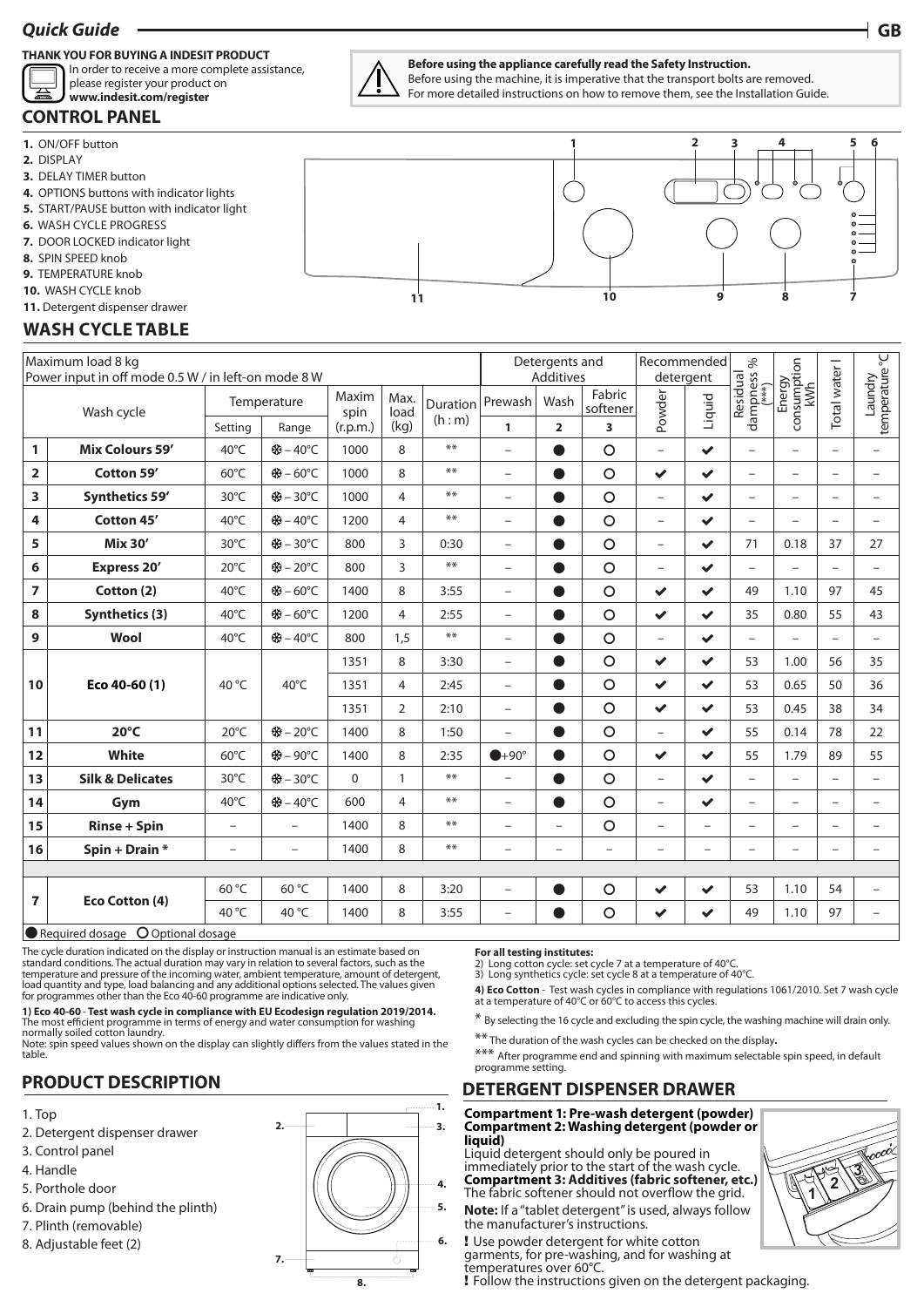## **WASH CYCLES**

*Follow the instructions on the symbols of the garment's wash care label. The value indicated in the symbol is the maximum recommended temperature for washing the garment.*



**Mix Colours 59'** To wash mixed and coloured items together.

#### **Cotton 59'**

Cycle designed to wash cotton garments - mainly white items. It can be used with powder detergent too.

#### **Synthetics 59'**

Suitable for washing moderately soiled garments made of synthetic fibres (e.g. polyester, polyacrylic, viscose, etc.) or mixed synthetic-cotton fibres. **Cotton 45'**

Short cycle designed to wash delicate cotton items.

#### **Mix 30'**

Short cycle designed to wash a mixed load of cotton and synthetic fabrics - white and coloured items together.

#### **Express 20'**

This cycle refreshes your garments in just 20 minutes.

## **Cotton**

Suitable for washing towels, underwear, table cloths, etc. made of resistant linen and cotton that are moderately to heavily soiled. **Synthetics**

#### Specific for synthetic items. If the dirt is difficult to remove, the temperature can be increased up to 60° and powder detergent can be used too.

#### **Wool**

All wool garments can be washed using programme 9, even those carrying the "hand-wash only" the label. For best results, use special detergents and do not exceed 1,5 kg of laundry.

#### **Eco 40-60**

For washing normally soiled cotton garments declared to be washable at 40 °C or 60 °C, together in the same cycle. This is the standard cotton programme and the most efficient in terms of water and energy consumption.

#### **20°C**

For washing lightly soiled cotton garments, at a temperature of 20 °C. **White**

For heavily soiled whites and resistant colours.

#### **Silk & Delicates**

To wash all silk and delicate garments. We recommend the use of special detergent which has been designed to wash delicate clothes. **Gym**

cycle suitable to wash all sports items together, including gym towels, while respecting their fibres (follow the instructions in the garment labels).

#### **Rinse + Spin**

Designed for rinsing and spinning.

#### **Spin + Drain**

Designed to spin and drain the water.

#### **Eco Cotton**

For washing normally soiled cotton garments. At 40°C and 60°C. **DISPLAY**

Used to view the duration of the various cycles available and the remaining time of a cycle in progress; if the DELAY TIMER option has been selected, the countdown to the start of the selected cycle will appear.

## **INDICATOR LIGHTS**

The indicator lights provide important information.



#### End of wash cycle o END

## **DOOR LOCKED INDICATOR**

When lit, the symbol indicates that the door is locked. To prevent any damage, wait until the symbol turns off before opening the door. To open the door while a cycle is in progress, press the START/PAUSE  $>11$ button; if the indicator light is off, the door can be opened.

## **FIRST-TIME USE**

Once the appliance has been installed, and before it is used for the first time, run a wash cycle with detergent and no laundry, by setting the **"2"**  cycle.

## **DAILY USE**

Prepare the laundry by following the suggestions appearing under the "TIPS AND SUGGESTIONS" section.

- Turn the washing machine on by pressing the ON/OFF (<sup>1</sup>) button. All the indicator lights will light up for a few seconds, then only the lights corresponding to the settings for the selected wash cycle will remain lit; the START/PAUSE  $\geq$  | indicator light will also flash.

- Open the door. Load the laundry while making sure not to exceed the maximum load quantity indicated in the Wash Cycle Table.

- Pull out the detergent dispenser drawer and pour the detergent into the relevant compartments as described in "DETERGENT DISPENSER DRAWER" section.

- Close the door.
- Set the WASH CYCLE knob to the desired cycle.
- Set the desired temperature.
- Set the desired spin speed.
- Select the desired options.

- Press the START/PAUSE  $\geq$  | button to start the wash cycle; the relative indicator light will light up steady green and the door will lock  $(\mathbf{r})$ indicator light on).

## **PAUSING A CYCLE**

To pause the wash cycle, press the START/PAUSE  $\geq$  | button again; the indicator light will flash amber. If the  $\mathbf{\overline{1}}$  indicator light is not lit, the door may be opened. To start the wash cycle from the point at which it was  $interrupted$ , press the START/PAUSE > | button again.

## **OPENING THE DOOR, IF NECESSARY**

Once a cycle starts, the  $\mathbf f$  indicator light turns on to signal that the door cannot be opened. While a wash cycle is running, the door remains locked. To open the door while a cycle is under way, for example, to add or remove garments, press the START/PAUSE >|| button to pause the cycle; the indicator light will flash amber. If the  $\frac{1}{\epsilon}$  indicator light is not lit, the door may be opened. Press the START/PAUSE  $\geq$  | button again to continue the cycle.

## **CHANGING A RUNNING WASH CYCLE**

To change a wash cycle while it is in progress, pause the washing machine using the START/PAUSE  $>$  | button (the relative indicator light will flash amber), then select the desired cycle and press the START/PAUSE >|| button again.

! To cancel a cycle that has already begun, press and hold the ON/OFF  $(1)$ button. The cycle will be stopped and the machine will switch off.

## **END OF THE CYCLE**

Once the cycle terminates the END indicator light will light up; when the  $\bigcap$  indicator light switches off, the door may be opened. Open the door, unload the laundry and switch off the machine. If you do not press ON/ OFF (<sup>I</sup>) button, the washing machine will switch off automaticallyafter about a 10 minutes.

## **OPTIONS**

- If the selected function is not compatible with the programmed wash cycle, the corresponding indicator light will flash and the function will not be activated.

- If the selected function is not compatible with another function which has been selected previously, the indicator light corresponding to the first function selected will flash and only the second function will be activated; the indicator light corresponding to the enabled option will remain lit.

## **Delay timer**

To set a delayed start for the selected programme, press the corresponding button repeatedly until the required delay period has been reached. When this option is enabled, the  $\tilde{\mathcal{O}}$  symbol lights up on the display. To remove the delayed start option press the button until the text "OFF" appears on the display.

## Extra Wash<sup>\*</sup>

Enable the Extra Wash  $\tilde{z}$  option for very dirty items, where compatible. Press this option to let the cycle automatically re-adjust all wash parameters through a longer lasting cycle. The option always leaves the temperature unchanged, while the spin cycle is automatically brought back to maximum levels. The user can set the spin cycle back to the desired value at any time.

## Energy Saver

The Energy Saver option saves energy by not heating the water used to wash your laundry - an advantage both to the environment and to your energy bill. Instead, intensified wash action and water optimisation ensure great wash results in the same average time of a standard cycle. For the best washing results we recommend the usage of a liquid detergent.

## **Temperature**

Turn the TEMPERATURE knob to set the wash temperature (see Wash Cycle Table).

The temperature may be lowered, or even set to a cold wash  $\frac{46}{36}$ . The washing machine will automatically prevent you from selecting a temperature which is higher than the maximum value set for each wash cycle.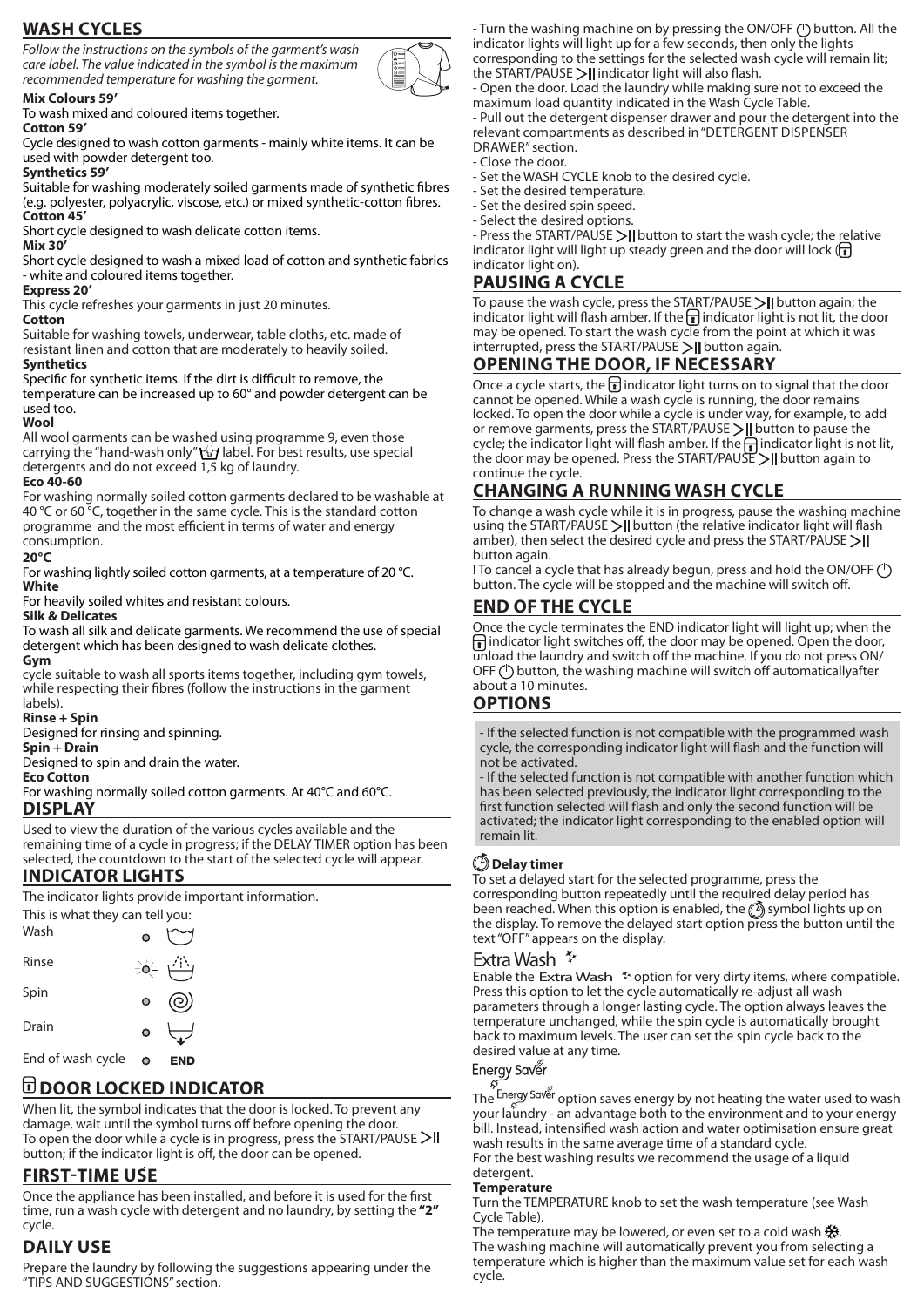#### **Spin**

Turn the SPIN SPEED knob to set the spin speed for the selected wash cycle. The spin speed may be lowered, or the spin cycle can be excluded altogether by selecting the symbol  $\mathcal{D}$ .

The washing machine will automatically prevent you from selecting a spin speed which is higher than the maximum speed set for each wash cycle. **TIPS AND SUGGESTIONS**

## **Divide the laundry according to:**

Type of fabric (cotton, mixed fibres, synthetics, wool, garments to be hand-washed). Colour (separate coloured garments from whites, wash new coloured garments separately). Delicates (small garments – such as nylon stockings – and items with hooks – such as bras: insert them in a fabric bag).

## **Empty the pockets:**

Objects such as coins or lighters can damage the washing machine and the drum. Check all buttons.

## **Follow the dosage recommendation / additives**

It optimizes the cleaning result, it avoids irritating residues of surplus detergent in your laundry and it saves money by avoiding waste of surplus detergent.

## **Use low temperature and longer duration**

The most efficient programmes in terms of energy consumption are generally those that perform at lower temperatures and longer duration. **Observe the load sizes**

Load your washing machine up to the capacity indicated in the "Wash Cycle Table" table to save water and energy.

#### **Noise and remaining moisture content**

They are influenced by the spinning speed: the higher the spinning speed in the spinning phase, the higher the noise and the lower the remaining moisture content.

## **CARE AND MAINTENANCE**

*Before performing cleaning and maintenance, switch the washing machine off and disconnect it from the mains power. Do not use flammable liquids to clean the washing machine. Clean and maintain your washing machine periodically (at least 4 times per year).*

## **Disconnect the water and power supplies**

Close the water tap after every wash. This will limit wear on the hydraulic system inside the washing machine and help to prevent leaks. Unplug the washing machine when cleaning it and during all

#### maintenance work. **Clean the washing machine**

The outer parts and rubber components of the appliance can be cleaned using a soft cloth soaked in lukewarm soapy water. Do not use solvents or abrasives.

#### **Clean the detergent dispenser drawer**

Wash it under running water; this operation should be repeated frequently.

## **Care for the door and drum**

Always leave the porthole door ajar in order to prevent unpleasant odours from forming.

#### **Clean the pump**

The washing machine is fitted with a auto-cleaning pump that does not require any maintenance. Small items (such as coins or buttons) may sometimes fall into the protective pre-chamber situated at the base of the pump.

! Make sure the wash cycle has ended and unplug the appliance. To access the pre-chamber:

1. remove the cover panel on the front of the machine by first pressing it in the centre then pushing downwards on both sides to extract it;

2. loosen the drainage pump cover by turning it anti-clockwise: it is

normal for some water to leak out; 3. clean the inside thoroughly;

4. screw the cover back on;

5. put the panel back in place, making sure the hooks slot in place before

pushing the panel onto the appliance.

## **Check the water inlet hose**

Check the water inlet hose at least once a year. If it is cracked or broken, it must be replaced: during wash cycles, the high pressure of the water could suddenly split the hose open.

! Never use hoses that have already been used.

# **LOAD BALANCING SYSTEM**

Before every spin cycle, to avoid excessive vibrations before every spin and to distribute the load in a uniform manner, the drum rotates continuously at a speed which is slightly greater than the washing rotation speed. If, after several attempts, the load is not balanced correctly, the machine spins at a reduced spin speed. If the load is excessively unbalanced, the washing machine performs the distribution process instead of spinning. To encourage improved load distribution and balance, we recommend small and large garments are mixed in the load.

## **ACCESSORIES**

*Contact our Technical Assistance Service to check whether the following accessories are available for this washing machine model.*

#### *Stacking kit*

With this accessory you can secure the tumble dryer to the upper part of your washing machine to save space and facilitate loading and unloading of the tumble dryer.

## **TRANSPORT AND HANDLING**

*Do not lift the washing machine by gripping it from the upper section.* Unplug the appliance and close the water tap. Check that the door and detergent dispenser drawer are tightly closed. Detach the filling hose from the water tap then detach the drain hose. Empty all the water remaining in the hoses and secure the latter so that they do not get damaged during transport. Apply the transport bolts back on. Repeat, in reverse order, the transport bolt removal procedure described in the "Health & Safety and Installation Guides".